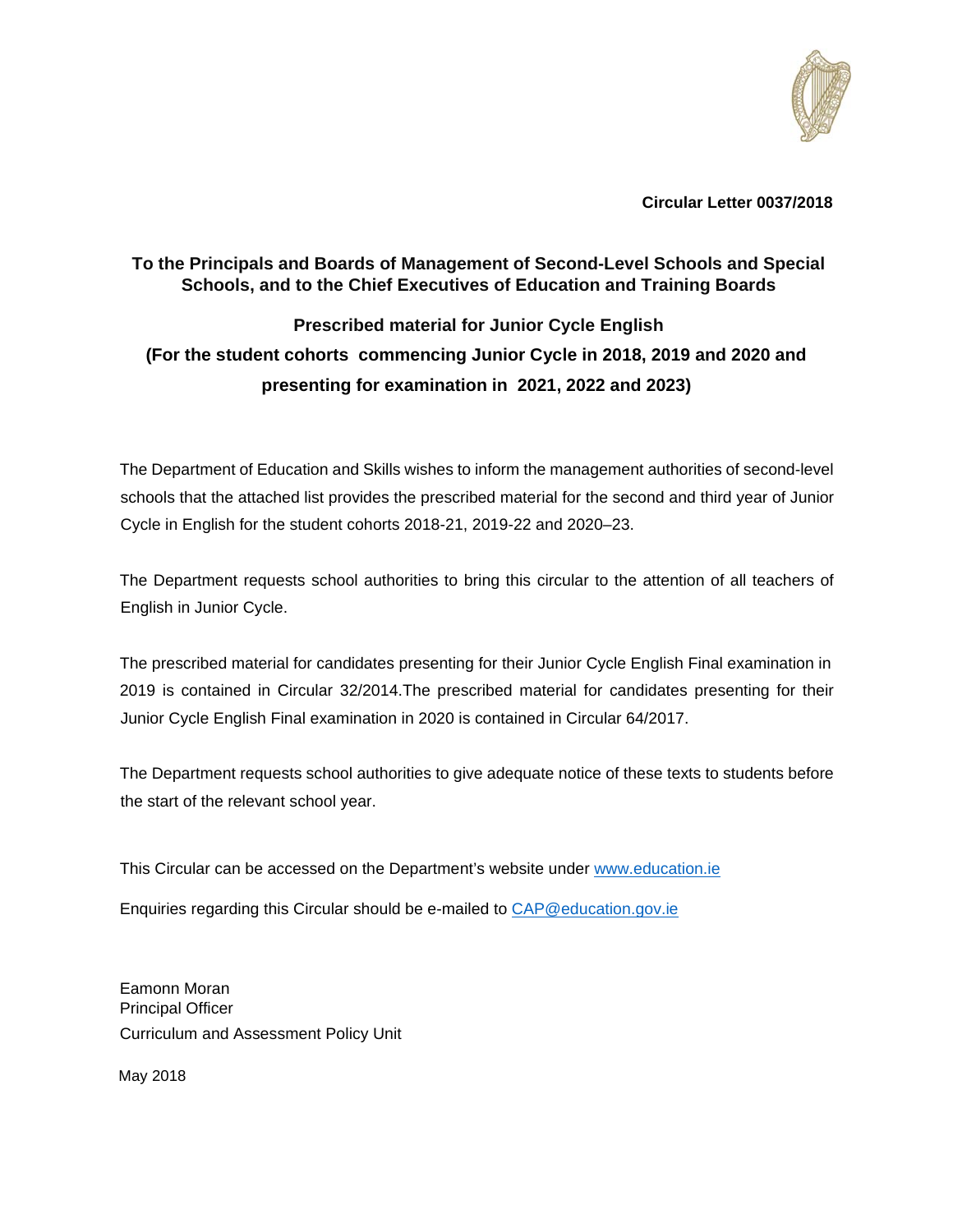The list of prescribed texts for **second and third year** refers to specific texts in the case of novels, drama\* and film from which students should study. Other texts [poetry, short stories, non-literary texts] are referred to by genre or type only and teachers have freedom to choose specific examples.

| <b>Second and Third</b><br><b>Year students</b><br><b>MUST study texts</b><br>as described<br>opposite | From the list of prescribed texts students must study:<br>Two novels<br>Two drama* texts                                                                                                                                                                                                                                                                                                                                                                                                                                                                      |
|--------------------------------------------------------------------------------------------------------|---------------------------------------------------------------------------------------------------------------------------------------------------------------------------------------------------------------------------------------------------------------------------------------------------------------------------------------------------------------------------------------------------------------------------------------------------------------------------------------------------------------------------------------------------------------|
|                                                                                                        | $\star$<br>Note 1: An extract from a play or extracts from one or<br>more plays may be used as one of the drama texts. The extracts<br>may be chosen from outside the list of prescribed texts. The<br>extract or extracts selected by schools should provide students<br>with a broad experience of the dramatic form.<br>Note 2: Students intending to take the Final Assessment<br>at Higher Level must study the full text of one of the five<br>prescribed Shakespearean dramas listed on page four of this<br>circular during second and/or third year. |
|                                                                                                        | A film chosen from the prescribed list of films                                                                                                                                                                                                                                                                                                                                                                                                                                                                                                               |
|                                                                                                        | A variety of non-literary texts including texts in oral format                                                                                                                                                                                                                                                                                                                                                                                                                                                                                                |
|                                                                                                        | A selection of poetry (a minimum of 16 poems over the two<br>years)                                                                                                                                                                                                                                                                                                                                                                                                                                                                                           |
|                                                                                                        | A number of short stories                                                                                                                                                                                                                                                                                                                                                                                                                                                                                                                                     |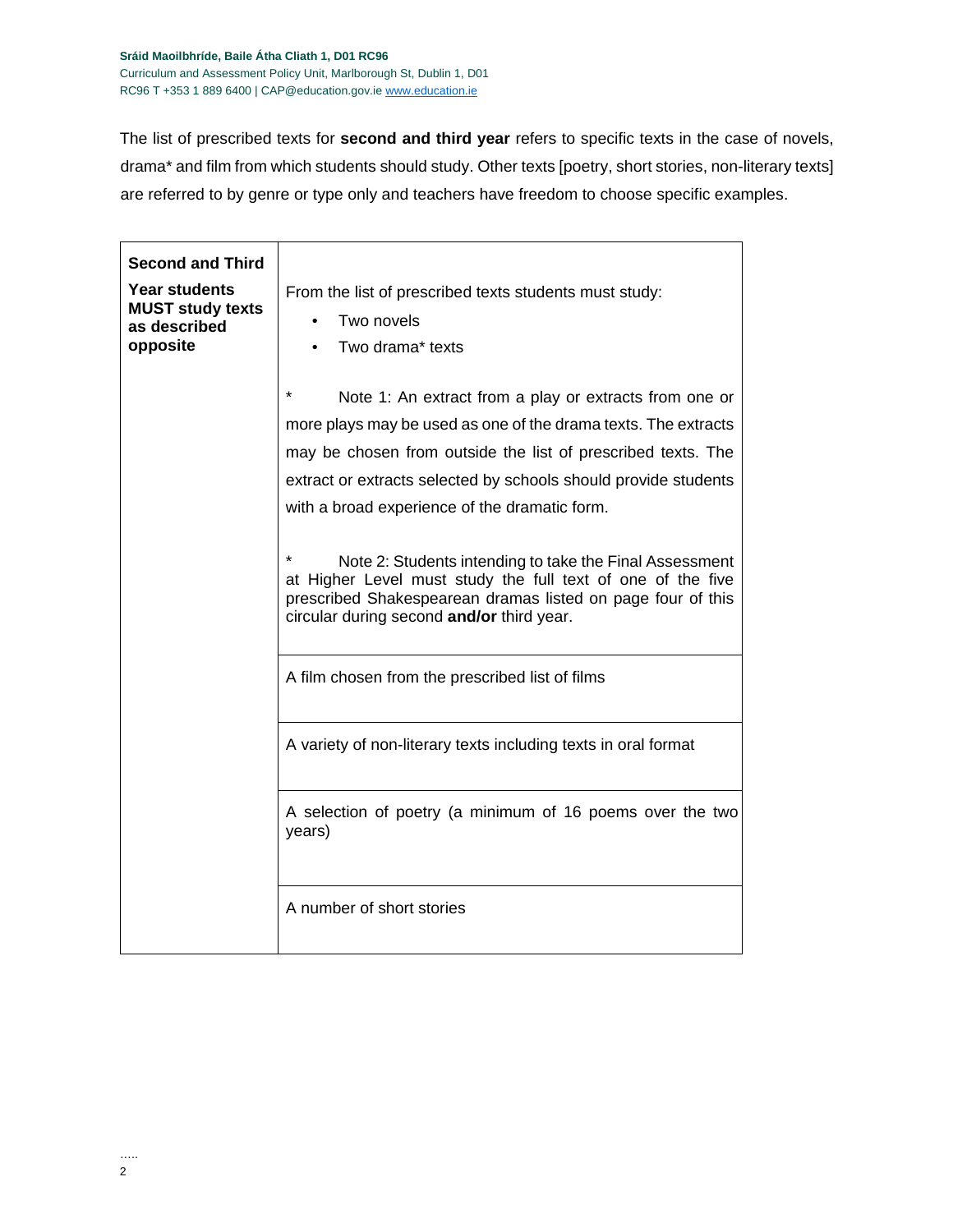### **Prescribed texts for second and third year (For the student cohorts 2018-21, 2019-22, 2020-23)**

| <b>Novel</b><br>ACHEBE, Chinua         | <b>Things Fall Apart</b>                                   |
|----------------------------------------|------------------------------------------------------------|
| ALMOND, David                          | The Savage                                                 |
| AUSTEN, Jane                           | Sense and Sensibility                                      |
| <b>BLACKMAN, Malorie</b>               | <b>Noughts and Crosses</b>                                 |
| CONNOLLY, John                         | The Book of Lost Things                                    |
| CROSSAN, Sarah                         | The Weight of Water                                        |
| DOWD, Siobhan                          | <b>Bog Child</b>                                           |
| <b>GLEITZMAN, Morris</b>               | Once                                                       |
| GOLDING, William                       | Lord of the Flies                                          |
| HINTON, S.E.                           | The Outsiders                                              |
| KIERNAN, Celine                        | Into the Grey                                              |
| LEE, Harper                            | To Kill a Mockingbird                                      |
| MULLIGAN, Andy                         | Trash                                                      |
| ORWELL, George                         | <b>Animal Farm</b>                                         |
| SCOTT CARD, Orson                      | Ender's Game                                               |
| SEPETYS, Ruta                          | Between Shades of Grey                                     |
| STEINBECK, John                        | Of Mice and Men                                            |
| STEVENSON, Robert Louis                | The Strange Case of Dr. Jekyll and Mr. Hyde                |
| SWINDELLS, Robert                      | <b>Stone Cold</b>                                          |
| <b>TAMAKI Mariko and Jillian</b>       | This One Summer (graphic novel)                            |
| <b>Drama</b>                           |                                                            |
| * see notes on page 2 of this Circular |                                                            |
| BREEN, John                            | Alone It Stands                                            |
| ELLAMS, Inua                           | The 14 <sup>th</sup> Tale                                  |
| <b>DICKENS, Charles</b>                | A Christmas Carol (1939 radio play adapted by Orson Welles |
|                                        | and Lionel Barrymore)                                      |
| FRIEL, Brian                           | Lovers (Winners and Losers)                                |
|                                        |                                                            |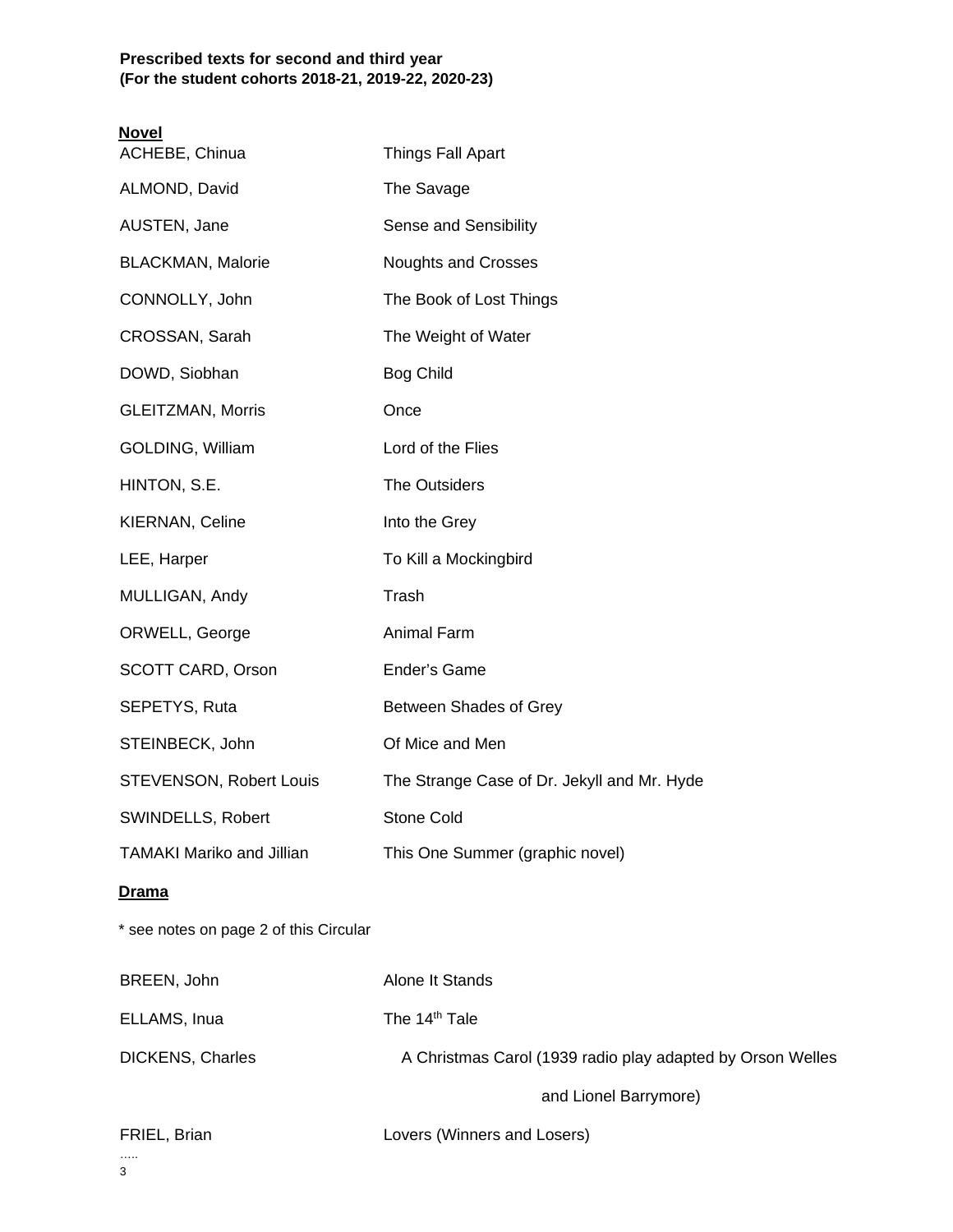| HILL, Susan                                                  | The Woman in Black (adapted for stage by Stephen Mallatrat) |  |
|--------------------------------------------------------------|-------------------------------------------------------------|--|
| <b>JONES, Marie</b>                                          | Stones in His Pockets                                       |  |
| McPHERSON, Conor                                             | Girl from the North Country (musical)                       |  |
| MORPURGO, Michael                                            | War Horse (adapted for stage by Nick Stafford)              |  |
| O'CASEY, Sean                                                | The Shadow of a Gunman                                      |  |
| ROSE, Reginald                                               | Twelve Angry Men                                            |  |
| RUSSELL, Willy                                               | Blood Brothers (musical or stage play)                      |  |
| SHAKESPEARE, William                                         | A Midsummer Night's Dream                                   |  |
| Students intending to take the<br>Final Assessment at Higher | As You Like It                                              |  |
| Level must study the full text of<br>one of these prescribed | Much Ado About Nothing                                      |  |
| Shakespearean dramas during<br>second and/or third year.     | Julius Caesar                                               |  |
|                                                              | Romeo and Juliet                                            |  |
| WILDE, Oscar                                                 | The Importance of Being Earnest                             |  |

### **Film**

| AL-MANSOUR, Haifaa   | Wadjda                            |
|----------------------|-----------------------------------|
| ANDERSON, Wes        | Moonrise Kingdom                  |
| CARNEY, John         | <b>Sing Street</b>                |
| CARO, Niki           | <b>Whale Rider</b>                |
| FORMAN, Miloš        | Amadeus (biopic)                  |
| GAVRON, Sarah        | Suffragette                       |
| <b>GEORGE, Terry</b> | Hotel Rwanda (biopic)             |
| LAUGHTON, Charles    | The Night of the Hunter           |
| LOACH, Ken           | Kes                               |
| MARSH, James         | Man on Wire (documentary, biopic) |
| MIYAZAKI, Hayao      | <b>Spirited Away</b>              |
| SPIELBERG, Stephen   | EТ                                |